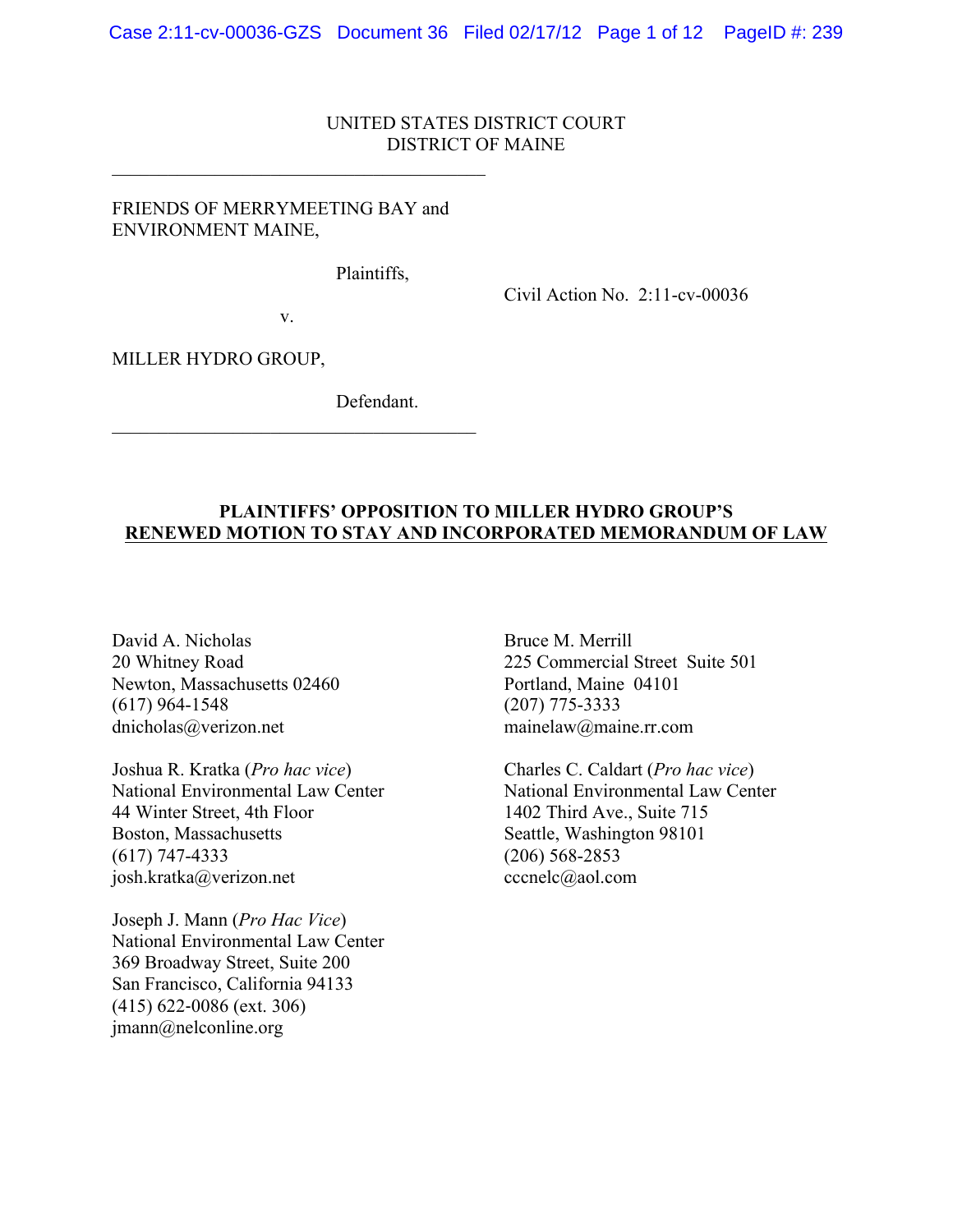The Court already rejected a request by Miller to stay this case. Docket Nos. 11 and 17. It was denied without prejudice "to the Defendant renewing the request if it can provide documentation that the Endangered Species Act ["ESA"] administrative consultation process will result in final agency action by a date certain in the near future." Docket No. 17. The "action agency" in the consultation process, the Federal Energy Regulatory Commission ("FERC"), told Miller it *cannot* provide a schedule by which it will complete the process. Ex. B to Isaacson Declaration (Docket No. 32). Thus, this motion should be denied. Further, there are still no grounds to invoke primary jurisdiction or this Court's inherent authority for a stay.

### **FACTUAL AND LEGAL BACKGROUND**

### **Nature Of The Case**

The Recommended Decision on Motion to Dismiss ("Rec. Dec.") (Docket No. 11) details Plaintiffs' allegations and claims, and they will not be repeated here.

Miller may lawfully "take" salmon only if it first obtains authorization from the National Marine Fisheries Service ("NMFS") and/or the United States Fish and Wildlife Service ("USFWS") (collectively, "the Services"). Miller has no such authorization. Miller is now attempting to obtain it through the ESA Section 7 consultation process, 16 U.S.C. § 1536(a)-(c).

Plaintiffs seek a declaration that Miller is violating the ESA take prohibition. Complaint, Relief Requested (a) (Docket No.1). Plaintiffs also ask for an injunction ordering Miller to implement "appropriate measures to comply with the ESA's take prohibition pending the issuance of any…ITS," including measures to prevent salmon from swimming into operating turbines, id. at (b), and seek other "appropriate" relief, id. at (d), which likely will include measures to remediate the harm caused by illegal takes. Plaintiffs also ask the Court to order Miller to prepare a biological assessment ("BA") on a set schedule. Id.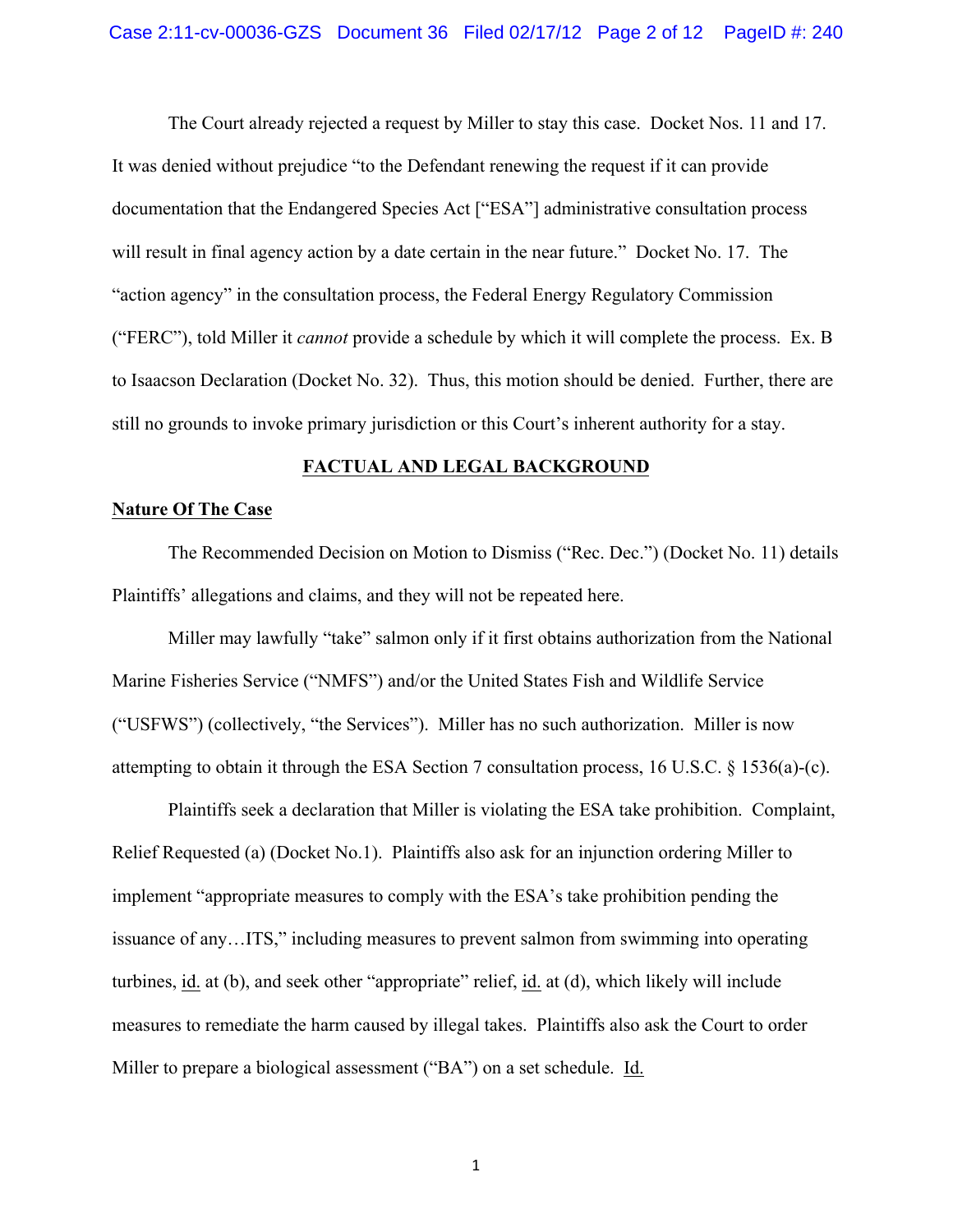#### **The Section 7 Consultation Process**

Section  $7(a)(2)$  of the ESA, 16 U.S.C. § 1536(a)(2), provides that each federal agency ("action agency") contemplating certain types of federal actions (such as the issuance or modification of a federal license) shall, in consultation with the Services, insure that the action is not likely to jeopardize the continued existence of an endangered species (cause "jeopardy") or result in the destruction or adverse modification of habitat designated as critical to that species ("adverse modification"). It is the action agency, and not the Services, that is ultimately responsible for determining whether to take the contemplated action, and for insuring that the action will not cause jeopardy or adverse modification if it *is* taken. National Wildlife Federation v. Coleman, 529 F.2d 359, 371 (5th Cir. 1976).

The action agency is required to consult with the Services to inform its decision as to whether jeopardy or adverse modification will occur. 16 U.S.C.  $\S$  1536(a)(2). One of the first steps in consultation is the preparation of a BA, to help determine whether a proposed activity "is likely to adversely affect" listed species or their critical habitat. 16 U.S.C. § 1536(c). The federal licensee may be designated to prepare a draft of the BA (in which case it is termed the "designated non-Federal representative"). 50 C.F.R. § 402.12(b). However, ultimate responsibility for the BA lies with the action agency. 50 C.F.R. § 402.08 (action agency "shall independently review and evaluate the scope and contents of the biological assessment.")

If the action agency determines through a BA that the contemplated action is likely to adversely affect a listed species, it is required to submit to the Services a formal request for "consultation" ("formal consultation"). 16 U.S.C. § 1536(a) and (b). In the formal consultation process, the Services develop and provide to the action agency an opinion as to whether a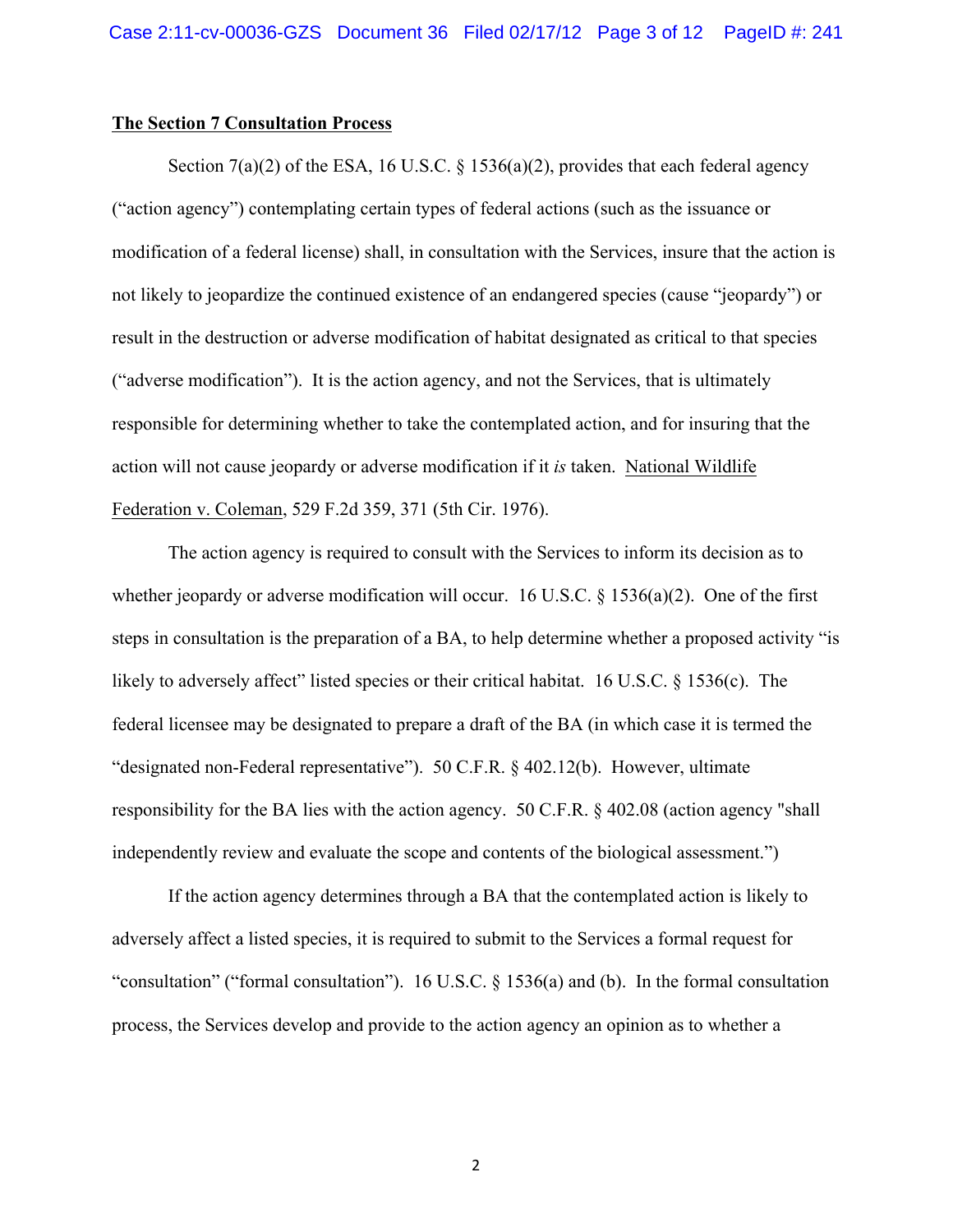proposed activity will cause jeopardy or adverse modification, and issue a "biological opinion" ("Bi Op") setting forth this determination. 16 U.S.C.  $\S$  1536(b)(3)(A).

If (and only if) it is the Services' opinion in the Bi Op that jeopardy and adverse modification can be avoided if certain additional measures are taken to minimize the adverse effects of the proposed activity, the Services may issue an incidental take statement ("ITS"). The ITS, in turn, "specifies those reasonable and prudent measures that the Secretary considers necessary or appropriate to minimize" the impact of the activity on endangered species, and "sets forth the terms and conditions...that must be complied with by...the applicant [the federal] licensee]...to implement" those measures. 16 U.S.C. § 1536(b)(4)(ii) and (iv). An ITS, not a Bi Op, provides authorization for an incidental take. It is unlawful to violate an ITS.

## **The Section 7 Consultation Process For Worumbo Dam**

In the case of Worumbo dam, the contemplated federal action is a modification of the dam's FERC license, the action agency is FERC, and the designated non-federal representative charged with preparing a draft BA is Miller. No BA has been prepared by FERC. No Bi Op has been developed by the Services. No jeopardy/adverse modification determination has been made. No ITS has been issued. In fact, as of the time it filed this motion, Miller had not finalized a draft BA to give to FERC (only a "preliminary" draft has been prepared).

Miller developed what it calls an "Updated Schedule" for issuance of a BA and a Bi Op. The schedule does not mention an ITS. Renewed Motion at 5. Under the schedule, Miller would not give FERC a draft BA until "March 2012." Id. Miller suggests it could be authorized to take salmon as early as "September 2012," with the issuance by FERC of "an amended license for Worumbo including protective measures" (though, again, there is no mention in the Updated Schedule of an ITS). But formal consultation will not even begin until FERC completes its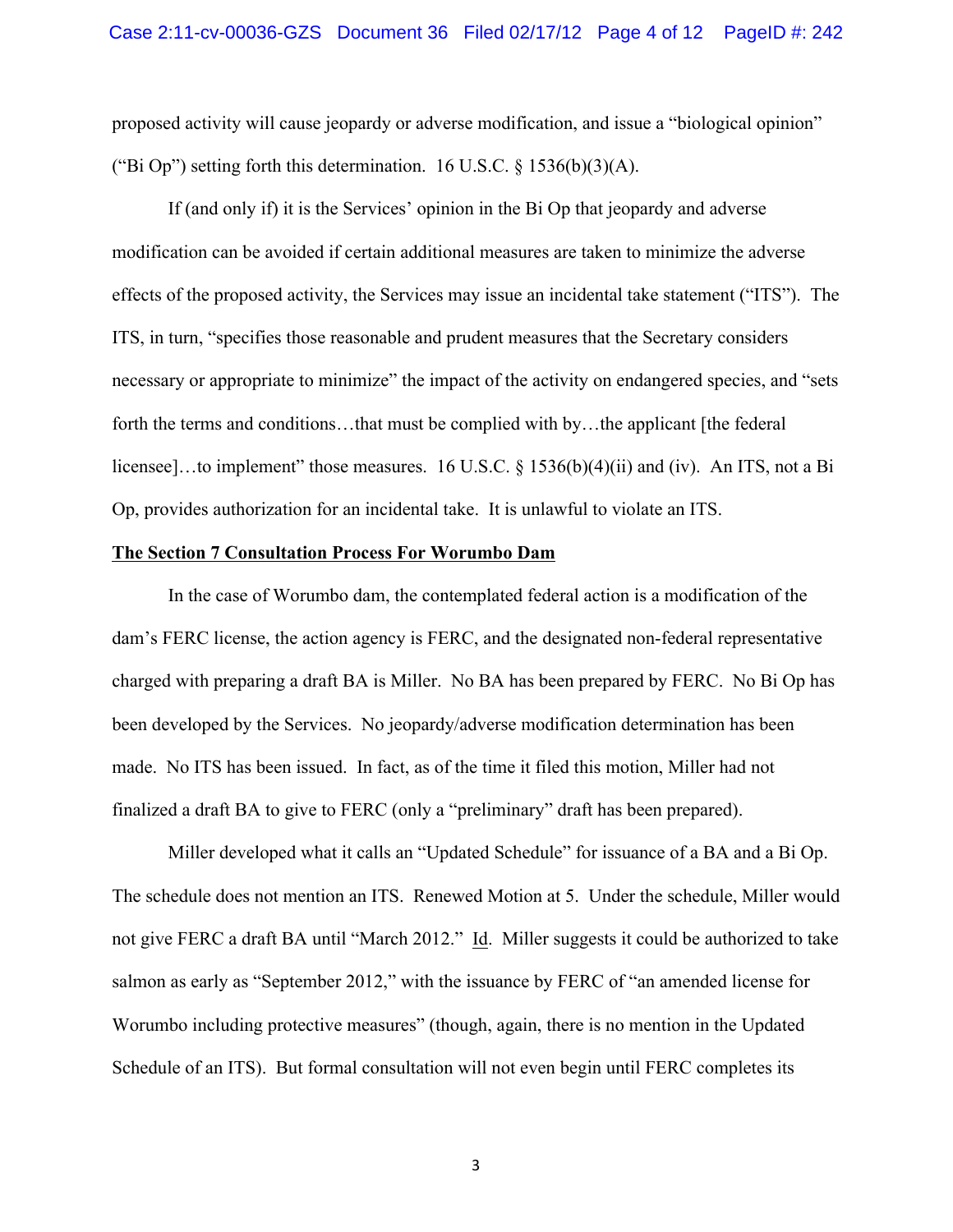review of a draft BA (once it receives it from Miller) and prepares its own final BA to submit to

NMFS. The timetable for that process is wholly within FERC's control.

Miller's Memorandum of Law fails to mention that FERC has expressly stated that it

*does not agree* to the Updated Schedule*.* In a letter to the company attached as Exhibit B to the

Isaacson Declaration (Docket No. 32) filed by Miller, FERC states:

Regarding Commission actions in this proceeding, please note that, while we will act on any filings we receive as quickly as possible, *schedules for future Commission actions cannot be identified at this time.*

(Emphasis added; italics not disclosed in Miller's Memorandum of Law.) The statement by

NMFS, which cannot control FERC's timetable, that the Updated Schedule "seems reasonable"

is not a formal commitment to a date certain. Jeff Murphy email, Isaacson Dec. Ex. A.

# **ARGUMENT**

# **I. THERE IS NO DATE CERTAIN FOR FINAL AGENCY ACTION.**

There is no "documentation that the ESA administrative consultation process will result in final agency action by a date certain in the near future." Docket No.17. In fact, FERC has not agreed to any timetable at all. Accordingly, this motion should be denied.

# **II. THIS CASE SHOULD NOT BE STAYED UNDER THE DOCTRINE OF PRIMARY JURISDICTION.**

Citizen suits are stayed only under "rare circumstances" because "to delay citizen enforcement would frustrate Congress's intent…to facilitate broad enforcement of environmental-protection laws and regulations." Rec. Dec. 10 (cites omitted). The factors considered in deciding whether to invoke primary jurisdiction weigh against invoking the doctrine in this case, as this Court has already held. See also Friends of Merrymeeting Bay ["FOMB"] v. NextEra Energy Res. LLC, 2011 U.S. Dist. Lexis 78510, at \*7-11 (D. Me., July 19, 2011) (rejecting primary jurisdiction argument and stay request for same reasons it denied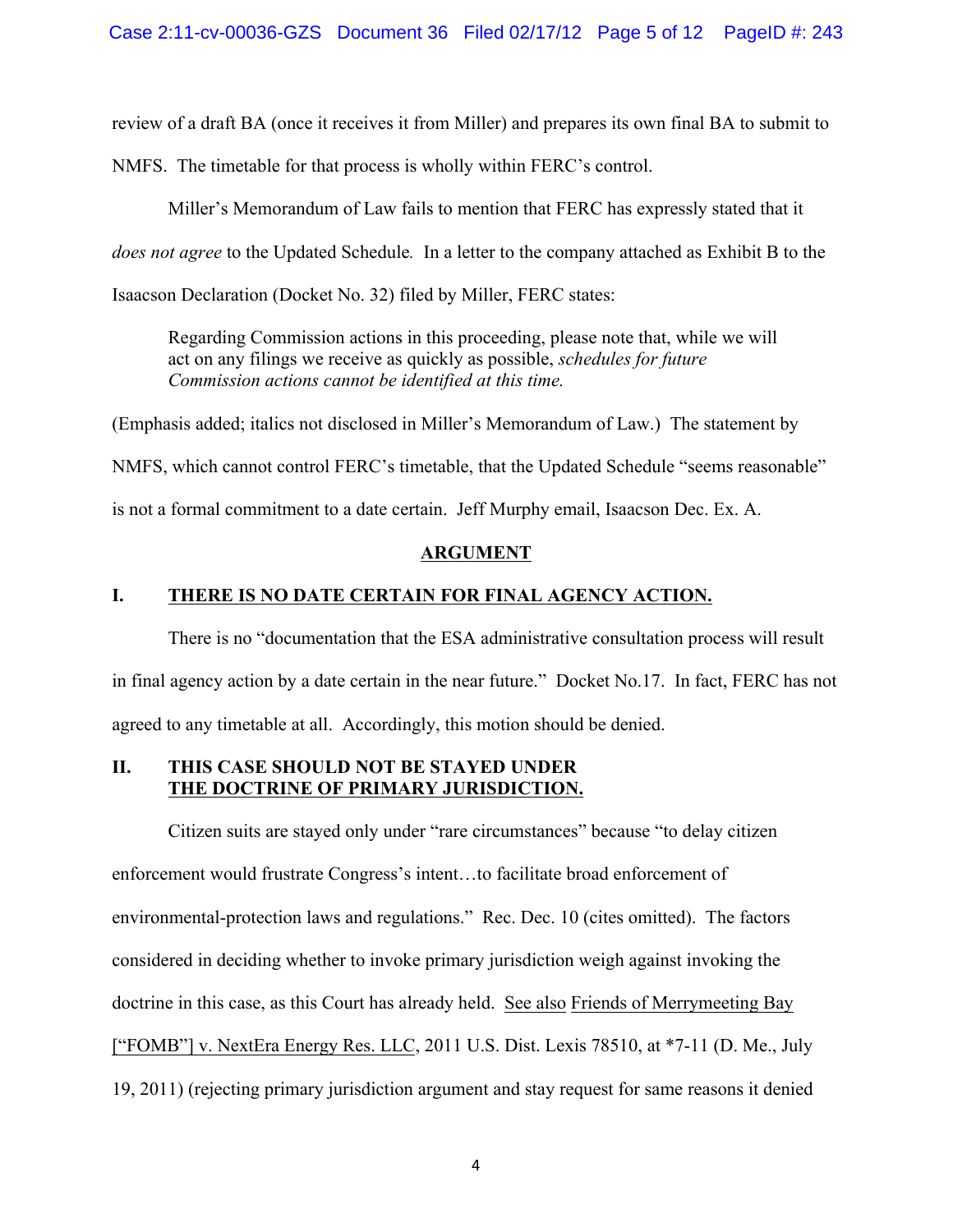Miller's earlier stay motion); FOMB v. Brookfield Power US Asset Mgmt., LLC, 2:11-cv-35, (D. Me., February 9, 2012), Docket 53 (same).

# **A. The Heart Of NMFS' Task Is Not Implicated.**

Miller argues that Congress assigned to federal agencies the determination of whether operation of Worumbo takes salmon in violation of the ESA. Renewed Motion at 7. This Court already rejected this argument. Rec. Dec. 11. Congress put enforcement in the province of the district courts by granting them "jurisdiction" to "enforce" the provisions of the ESA against any party alleged to be violating them. 16 U.S.C.  $\S$  1540(g)(1)(A); Coho Salmon v. Pac. Lumber Co., 61 F. Supp. 2d 1001, 1015-1016 (N.D. Cal. 1999) (same).

Miller also argues Congress assigned to federal agencies the determination of whether it "may be authorized to commit incidental takes of salmon." Renewed Motion at 7. But whether Miller may someday be authorized to take salmon (and under what conditions) is not at issue. The issues here are (1) has Miller violated the ESA by taking salmon without authorization?, and (2) if "yes," what is the remedy for these ESA violations? Courts routinely adjudicate citizen suit take claims where the defendant is trying to obtain authorization for incidental takes.<sup>1</sup>

# **B. This Case Is Not Too Technical For This Court To Decide.**

<u> 1989 - Johann Stein, fransk politik (d. 1989)</u>

Courts routinely decide whether an activity violates the take prohibition of the ESA and issue orders remedying such violations; agency expertise is not needed. Rec. Dec. at 11 (take

<sup>&</sup>lt;sup>1</sup> E.g., Animal Welfare Institute ["AWI"] v. Martin, 623 F.3d 19, 28-29 (1st Cir. 2010) (Maine liable for take of lynx while incidental take permit ("ITP") application pending); Strahan v. Roughead, 2010 U.S. Dist. LEXIS 123636 (D. Mass. Nov. 22, 2010) (take claim against Navy for killing whales adjudicated despite effort to obtain ITS); Alabama v. United States Army Corps of Eng'rs, 441 F. Supp 2d 1123 (N.D. Ala. 2006) (take claim against the Corps of Engineers for killing mussels adjudicated even though Corps was in process of obtaining ITS); Coho Salmon, 61 F. Supp. 2d at 1016 (rejecting primary jurisdiction doctrine despite pending ITP application); Loggerhead Turtle v. County Council of Volusia County, 896 F. Supp. 1170, 1177 (M.D. Fla. 1995), rev'd on other grounds, 148 F.3d  $1231$  ( $11<sup>th</sup>$  Cir. 1998) (court held it was "not divested of jurisdiction over this case simply because" defendant filed an ITP application); see also Rec. Dec. 4-7 (rejecting Miller's argument that this Court has no jurisdiction because Plaintiffs must await final agency action in § 7 consultation process); cf. AWI v. Martin, 588 F. Supp. 2d 70, 96-97 (D. Me. 2008) (citing Loggerhead Turtle in rejecting stay where defendant's application for ITP was pending).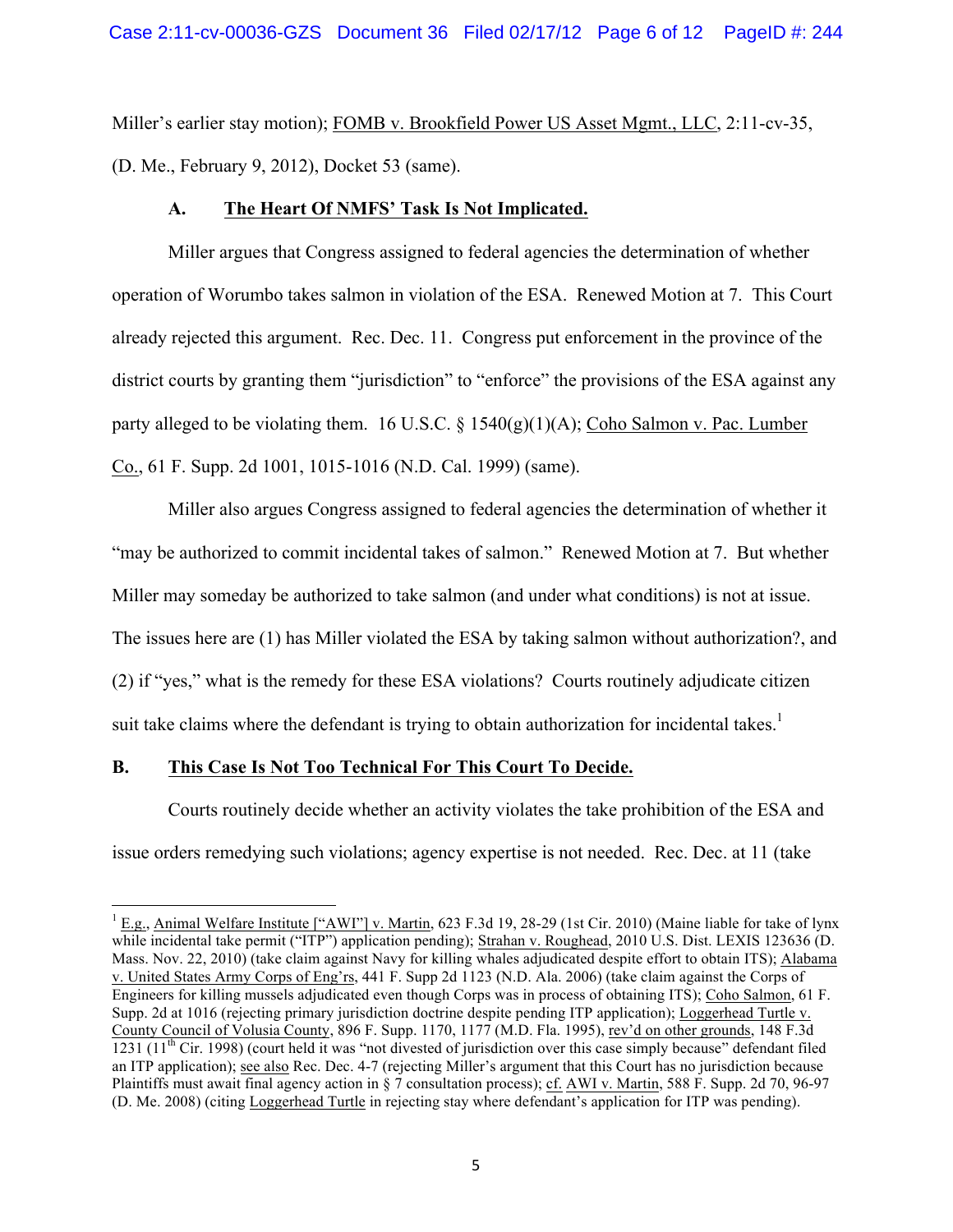suits implicate no "'invasion' of the expertise" of the Services) (cites omitted).  $2$  Babbitt v. Sweet Home Chapter of Communities for a Greater Oregon, 515 U.S. 687, 703 (1995), cited by Miller, is not to the contrary. (If it were, courts would never decide take suits.) Sweet Home was not a take case. It was a challenge to a regulation promulgated by the Services interpreting the term "harm" under the ESA's definition of "take." The Court held that in construing the validity of such a regulation, "we owe some degree of deference" to the Secretary's "reasonable interpretation" because of the Services' "degree of regulatory expertise." Id.

## **C. Awaiting Agency Determination Would Not Materially Aid The Court.**

Waiting for NMFS and FERC to complete § 7 consultation would not aid this Court. The agencies are not addressing the *current* unauthorized takes that have been ongoing since the species was listed as endangered in 2009, which is why Plaintiffs are suing. Waiting until the Section 7 process runs its course would deny Plaintiffs, and the salmon, the relief they seek now.

## **III. THE COURT SHOULD NOT EXERCISE ITS INHERENT AUTHORITY TO STAY THIS CASE.**

Miller has not met its "heavy burden" of proof on the propriety of a stay. St. Bernard

Citizens for Envtl. Quality, Inc v. Chalmette Ref., Inc., 348 F. Supp. 2d 765, 767 (E.D. La.)

First, there would be significant hardship if a stay were granted. The salmon in the Androscoggin and throughout the Gulf of Maine Distinct Population Segment ("GOM DPS") face extinction. 16 U.S.C. § 1532(6) ("endangered species' means any species which is in danger of extinction…"). Miller claims, "[b]ecause the Atlantic salmon population in the

 $2$  E.g., Palila v. Hawaii Dep't of Land and Natural Res., 639 F.2d 495, 497-498 (9th Cir. 1981) (finding feral goats and sheep were taking endangered bird by destroying critical habitat, and ordering state to remove these ungulates); AWI v. Beech Ridge Energy LLC, 675 F. Supp. 2d 540, 580-581 (D. Md. 2009) (finding wind turbines under construction would take endangered bats during seven months of the year, and issuing order prohibiting operation during those months); AWI v. Martin, 588 F. Supp. 2d 70, 110 (finding Maine's trapping program caused takes of threatened Canada lynx and ordering state to prevent lynx from accessing "killer-type" traps); Animal Prot. Inst. v. Holsten, 2008 U.S. Dist. LEXIS 53396, at \*2 (D. Minn July 14, 2008) (finding state trapping program caused takes and ordering state to develop proposal "to restrict, modify or eliminate…the incidental taking of Canada lynx").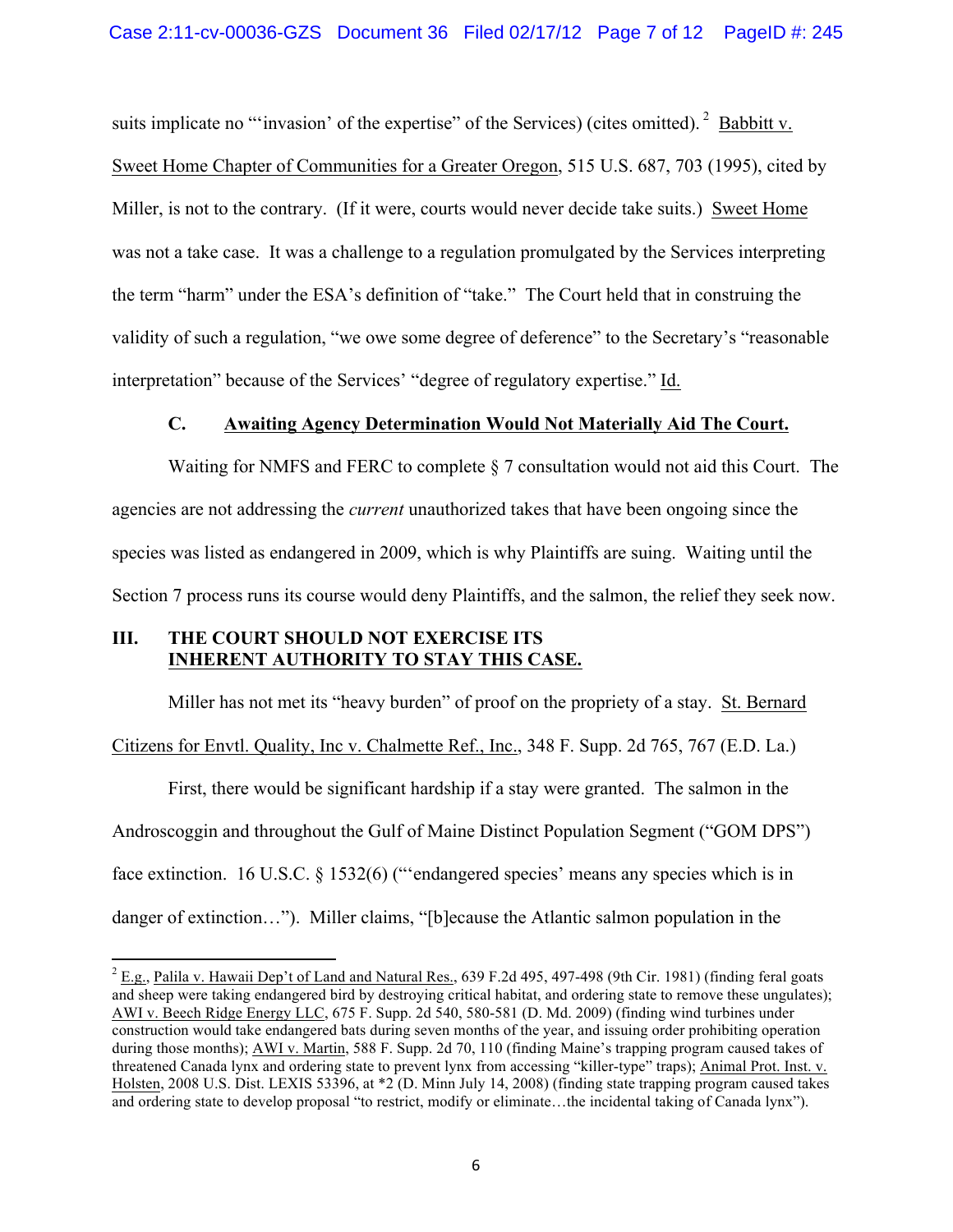Androscoggin River accounts for approximately 1% or less of the GOM DPS, any risk to those fish by operation of the Worumbo Project would have a negligible impact on the GOM DPS." Renewed Motion at 9. But *Miller offers literally no evidence to support its assertion of "negligible impact."* Further, the record belies Miller's claim. The Services divided the GOM DPS into three Salmon Habitat Recovery Units ("SHRUs") for recovery purposes. 74 Fed. Reg. 29,300, 29,333 (June 19, 2009). The Androscoggin is part of Merrymeeting Bay SHRU, along with the Kennebec River. Id. at 29,341. Penobscot Bay SHRU and Downeast Coastal SHRU are the other two designated recovery units for Atlantic salmon. Id. at 29,339-29,340. The Services have proposed an *initial* goal of 500 wild return spawners to *each* SHRU. Id. at 29,324. Currently, Merrymeeting Bay SHRU is nowhere near that number. Id. at 29,350-51.

Biologist Jeffrey Hutchings, who specializes in recovery of endangered fish populations, has submitted an expert report (summarizing the testimony he plans to give at trial) stating that "[r]estoration of both the Androscoggin and Kennebec Rivers of the Merrymeeting Bay SHRU is fundamentally important to the recovery of the GOM DPS of Atlantic salmon" and that "[g]iven the exceedingly low numbers of returning adults to the SHRU, most notably of fish of wild origin, the loss of a single smolt, or of a single adult, to human-induced causes is significant." Hutchings Report, p.2 (Nicholas Declaration Ex. 1) (the report was provided to Miller in advance of the instant motion). See also Hutchings report, p. 16 ("Measured against the returning adults of wild origin, the Merrymeeting Bay SHRU is on the brink of extinction."). Dr. Hutchings will also testify that salmon mortality "attributable to dam facilities in the SHRU" will have "an adverse impact on the survival and the prospects for recovery of the Merrymeeting Bay SHRU and, thus, *of the GOM DPS as a whole*." Id. (emphasis added).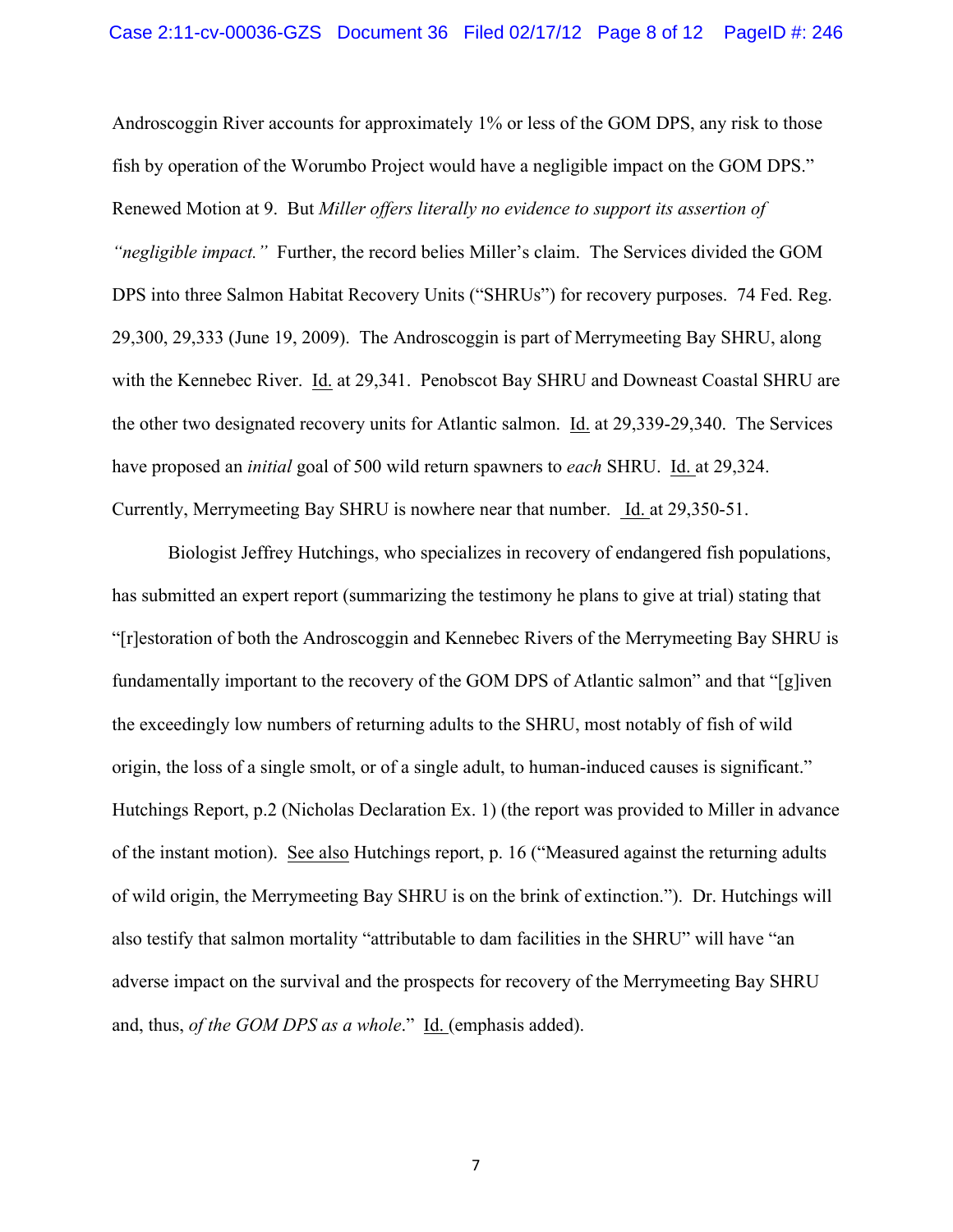#### Case 2:11-cv-00036-GZS Document 36 Filed 02/17/12 Page 9 of 12 PageID #: 247

Miller also claims, without evidence, that any injunction here would not affect salmon until spring 2013 because they will not migrate downstream until then, so no harm could come from a stay. Renewed Motion at 9-10. This is untrue. Salmon migrate downstream in the fall and winter. Services' Critical Habitat Rule, 74 Fed. Reg. 29,300, 29,320 (June 19, 2009) (large parr migrate downstream in the fall); Report of Plaintiffs' expert Randy Bailey, p. 7 (kelts migrate downstream in the fall) (Nicholas Dec. Ex. 2); Complaint ¶ 11 (kelts [adults) return to the ocean in early winter]. Moreover, Miller is ignoring the fact that an injunction would also remedy the take caused by its impeding of upstream passage, which also occurs in the fall. 74 Fed. Reg. at 29,315 (adult salmon ascend rivers in the fall).

Miller would have this Court find now, without a trial, that the company may kill as many Androscoggin salmon as it chooses, without consequence to the biological integrity of the species. Under Miller's logic, the small salmon population that presently populates the Androscoggin should be sacrificed, not protected. This argument should be rejected.

Second, the equities favor continuing this case. Miller has known since at least 2006 that the Androscoggin salmon were likely to be listed as endangered, Complaint ¶ 17, yet made a business decision to continue harming salmon at Worumbo dam after they were formally declared endangered in 2009.<sup>3</sup> Moreover, Miller can only speculate as to when, or whether, it may receive an ITS. Further, Miller may decide that the conditions of any ITS it does receive are too onerous, and may appeal its terms.

And while Miller complains that this case is forcing it "to incur litigation expenses" and "strain[s] Miller's ability to dedicate resources to the consultation process," Miller could avoid further litigation expenses by agreeing not to take salmon. In any event, Miller introduces no

<u> 1989 - Johann Stein, fransk politik (d. 1989)</u>

<sup>&</sup>lt;sup>3</sup> The Androscoggin River salmon population was listed as endangered on June 19, 2009, 74 Fed Reg. 29,344 (June 19, 2009), not, as Miller states at page 1 of the Renewed Motion, in "June of 2010."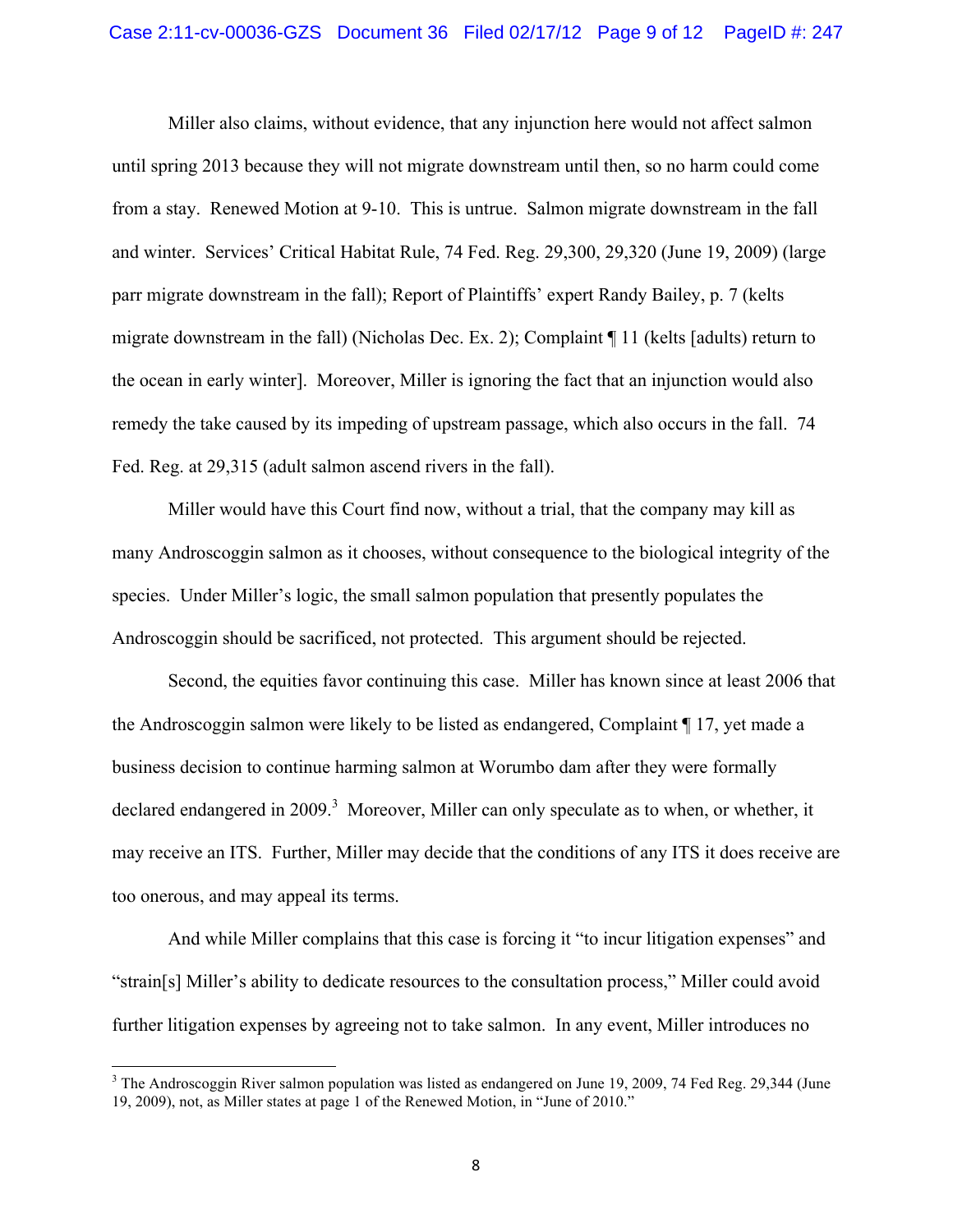evidence as to its resources, and has in fact refused to produce this very information to Plaintiffs.

Nicholas Dec. Ex. 3 (Miller document response refusing to produce financial information).

Third, Miller's argument that this Court can save judicial resources because the case may become moot is fallacious. See Renewed Motion at 8 (possible future NMFS action means this case "will become moot either shortly after, or even before, the Court resolves [Plaintiffs'] claims.") This Court has already held:

[W]hether a permit is issued in the future is irrelevant to the question of whether a remediable violation is taking place at the present time...If the government's eventual action is inconsistent with the court's finding in this case, that discrepancy will have to be resolved when it arises. Speculation that it might arise is not a reason to defer this court's consideration of a possible current violation of a federal statute.

Rec. Dec. at 8-9 (cites omitted).

Moreover, federal courts have the equitable power in citizen enforcement cases to order remediation of past harm caused by illegal conduct, even where the relief imposes requirements more stringent than those contained in an agency-issued permit. See generally USPIRG v. Atlantic Salmon of Maine, 339 F.3d 23, 30 (1st Cir. 2003) (upholding order imposing conditions to protect salmon that were more stringent than those imposed by Clean Water Act discharge permit). This Court would also have the authority to order compliance with the terms of any ITS that may eventually be issued. Id. For these reasons, too, an eventual take authorization would not moot this case.

The two cases on which Miller relies do not support a different result. I Ka'aina v.

Kaua'I Island Util. Corp., 2010 U.S. Dist. LEXIS 101948 (D. Hawaii Sept. 24, 2010), suggested in dictum that issuance of an incidental take permit ("ITP") could render a take claim moot. However, the court in that case offered no analysis of the mootness issue, and did not address either the many cases that have adjudicated take claims despite the pendency of ITP applications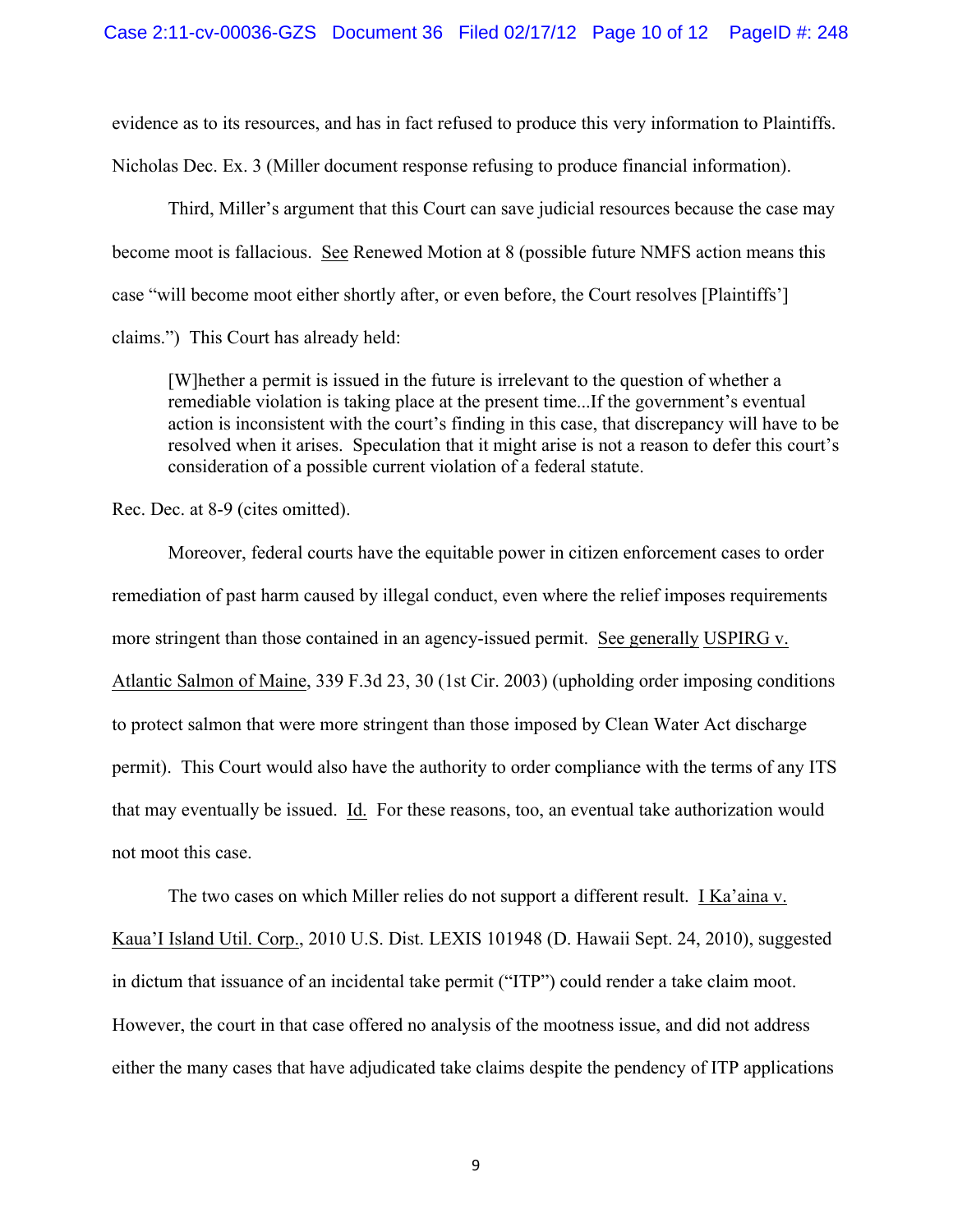or Section 7 consultation, see n.1, supra, or the availability of remediation as a remedy to redress past violations. Also, in that case the defendant sought a stay to protect its Fifth Amendment rights against self-incrimination because there was a parallel criminal proceeding. Even so, the Court granted only a four-month partial stay of discovery, and allowed the plaintiff to take discovery in the interim on issues relevant to an anticipated motion for summary judgment. Id. at \*24-27. This hardly compares to, or is probative of, the situation before the Court here.

Ctr. for Biological Diversity v. Henson, 2009 U.S. Dist. LEXIS 55709 (D. Ore. June 30, 2009), where a six-month stay was granted, is also fundamentally different from this case. Henson was not a take case. It was a suit against the Services for failure to satisfy their  $\S 7$ obligations. The defendants were *themselves* in a position to cure the violation alleged. Here, instead of offering to cure its alleged take violations, Miller asks for a stay on the hope that two parties not before the Court (NMFS and FERC) will eventually authorize Miller's (future) takes. But neither agency has made a commitment to Miller's schedule, and FERC has expressly declined to say when it will complete the formal consultation process (which *has not yet begun*), or what the outcome of that process might be. A stay would effectively "pre-authorize[] take for an action that could subsequently be determined to jeopardize the existence of an endangered species," a result that "would be contrary to the ESA's fundamental purpose and scheme." Ore. Nat. Res. Council v. Allen, 476 F.3d 1031, 1036 (9th Cir. 2007).

#### **CONCLUSION**

For the reasons set forth above, Miller's Renewed Motion should be denied. Dated: February 16, 2012

*/s/ David A. Nicholas /s/ Bruce M. Merrill*